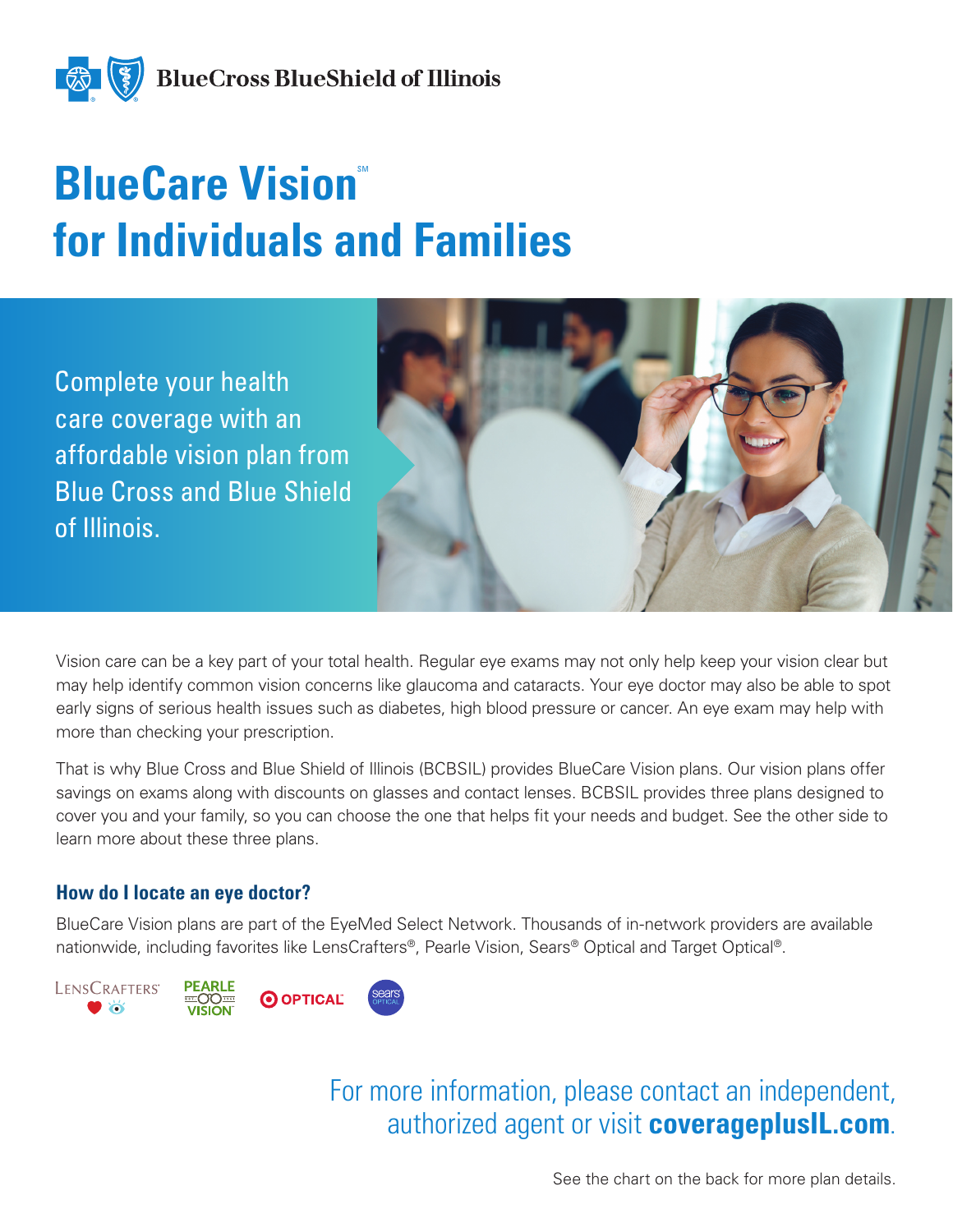## **Vision Plans**<sup>1,2</sup>

The benefits below show what the member will pay in network.

|                                                                                     | <b>BlueCare Vision Premier</b> SM                                                                                                                                        | <b>BlueCare Vision StandardSM</b>                         | <b>BlueCare Vision BasicSM</b>    |  |
|-------------------------------------------------------------------------------------|--------------------------------------------------------------------------------------------------------------------------------------------------------------------------|-----------------------------------------------------------|-----------------------------------|--|
| <b>Exam with Dilation as</b><br><b>Necessary</b>                                    | \$10 copay                                                                                                                                                               | \$10 copay                                                | \$0 copay                         |  |
| <b>Frames</b>                                                                       | \$0 copay; \$200 allowance,<br>20% off balance over \$200                                                                                                                | \$0 copay; \$130 allowance,<br>20% off balance over \$130 | 35% off retail price <sup>3</sup> |  |
| <b>Additional Pairs</b>                                                             | Members also receive a 40% discount off complete pair eyeglass<br>purchases and a 15% discount off conventional contact lenses<br>once the funded benefit has been used. |                                                           | N/A                               |  |
| <b>Standard Plastic Lenses 4</b>                                                    |                                                                                                                                                                          |                                                           |                                   |  |
| <b>Single Vision</b>                                                                | \$20 copay                                                                                                                                                               | \$20 copay                                                | \$50 <sup>3</sup>                 |  |
| <b>Bifocal</b>                                                                      | \$20 copay                                                                                                                                                               | \$20 copay                                                | \$70 <sup>3</sup>                 |  |
| <b>Trifocal</b>                                                                     | \$20 copay                                                                                                                                                               | \$20 copay                                                | \$105 <sup>3</sup>                |  |
| <b>Standard Progressive Lens<sup>4</sup></b>                                        | \$20 copay                                                                                                                                                               | \$85 copay                                                | \$135 <sup>3</sup>                |  |
| Lens Options <sup>4</sup>                                                           |                                                                                                                                                                          |                                                           |                                   |  |
| <b>UV Treatment</b>                                                                 | \$0 copay                                                                                                                                                                | \$0 copay                                                 | \$15 <sup>3</sup>                 |  |
| <b>Tint (Solid and Gradient)</b>                                                    | \$0 copay                                                                                                                                                                | \$0 copay                                                 | \$15 <sup>3</sup>                 |  |
| <b>Standard Plastic Scratch</b><br><b>Coating</b>                                   | \$0 copay                                                                                                                                                                | \$0 copay                                                 | \$15 <sup>3</sup>                 |  |
| <b>Contact Lenses</b> (contact lens allowance includes materials only) <sup>5</sup> |                                                                                                                                                                          |                                                           |                                   |  |
| <b>Standard Contact Lens Fit</b>                                                    | <b>Up to \$40</b>                                                                                                                                                        | <b>Up to \$40</b>                                         | N/A                               |  |
| <b>Conventional</b>                                                                 | \$0 copay; \$200 allowance,<br>15% off balance over \$200                                                                                                                | \$0 copay; \$130 allowance,<br>15% off balance over \$130 | 15% off retail price              |  |
| <b>Disposable</b>                                                                   | \$0 copay; \$200 allowance,<br>plus balance over \$200                                                                                                                   | \$0 copay; \$130 allowance,<br>plus balance over \$130    | N/A                               |  |
| <b>Medically Necessary</b>                                                          | \$0 copay, paid in full                                                                                                                                                  | \$0 copay, paid in full                                   | N/A                               |  |
| <b>Frequency</b>                                                                    |                                                                                                                                                                          |                                                           |                                   |  |
| <b>Examination</b>                                                                  | Once every 12 months                                                                                                                                                     | Once every 12 months                                      | Once every 12 months              |  |
| <b>Lenses or Contact Lenses</b>                                                     | Once every 12 months                                                                                                                                                     | Once every 12 months                                      | <b>Unlimited</b>                  |  |
| <b>Frame</b>                                                                        | Once every 12 months                                                                                                                                                     | Once every 12 months                                      | <b>Unlimited</b>                  |  |
| <b>Monthly Rates for BlueCare Vision Plans</b> <sup>6</sup>                         |                                                                                                                                                                          |                                                           |                                   |  |
| <b>Individual Member</b>                                                            | \$30.78                                                                                                                                                                  | \$18.49                                                   | \$5.17                            |  |

### For more information, please contact an independent, authorized agent or visit **coverageplusIL.com**.

1. This document does not contain a complete listing of the exclusions, limitations and conditions that apply to the benefits shown. For full information, refer to your certificate of benefits booklet.

2. This is a 12-month policy (from effective date).

3. Frame, lenses and lens options must be purchased in same transaction to receive full discount.

4. Lens benefits cover two lenses. Please see your certificate of benefits booklet for additional lens options benefits.

- 5. Federal law prohibits the dispensing of a quantity of contact lenses whose intended use would exceed the expiration date of the contact lens prescription.
- 6. Rates subject to change.

This type of plan is NOT considered "minimum essential coverage" under the Affordable Care Act and therefore does NOT satisfy the individual mandate, if any, that you have health insurance coverage. If you do not have other health care coverage, you may be subject to a tax penalty. Please consult your tax adviser.

Benefits are available from the EyeMed Vision Care, LLC provider network and are administered by First American Administrators, Inc., independent companies that offer benefits on behalf of Blue Cross and Blue Shield of Illinois.

Blue Cross and Blue Shield of Illinois, a Division of Health Care Service Corporation, a Mutual Legal Reserve Company, an Independent Licensee of the Blue Cross and Blue Shield Association 236366.1218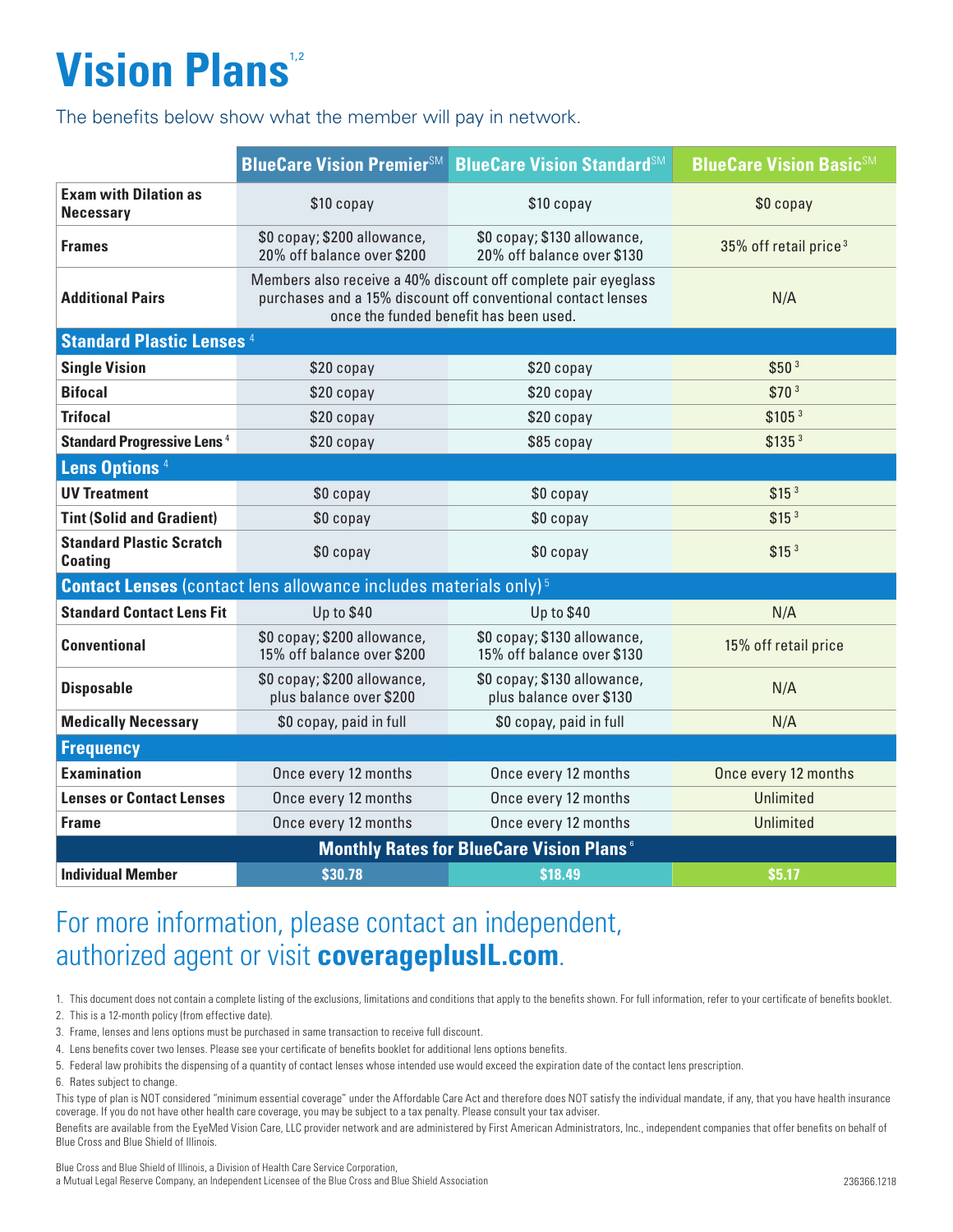

#### **Health care coverage is important for everyone.**

We provide free communication aids and services for anyone with a disability or who needs language assistance. We do not discriminate on the basis of race, color, national origin, sex, gender identity, age, sexual orientation, health status or disability.

To receive language or communication assistance free of charge, please call us at 855-710-6984.

If you believe we have failed to provide a service, or think we have discriminated in another way, contact us to file a grievance.

| Office of Civil Rights Coordinator |  |
|------------------------------------|--|
| 300 E. Randolph St.                |  |
| 35th Floor                         |  |
| Chicago. Illinois 60601            |  |

Phone: 855-664-7270 (voicemail)<br>TTY/TDD: 855-661-6965 TTY/TDD: 855-661-6965<br>Fax: 855-661-6960 Fax: 855-661-6960<br>
Email: CivilRightsCoo go, Illinois 60601 **Email:** CivilRightsCoordinator@hcsc.net

You may file a civil rights complaint with the U.S. Department of Health and Human Services, Office for Civil Rights, at:

U.S. Dept. of Health & Human Services Phone: 800-368-1019 200 Independence Avenue SW TTY/TDD: 800-537-7697<br>Room 509F, HHH Building 1019 Complaint Portal: https://ocrporta

Complaint Portal: https://ocrportal.hhs.gov/ocr/portal/lobby.jsf Washington, DC 20201 Complaint Forms: http:/[/www.hhs.gov/ocr/office/file/index.html](http://www.hhs.gov/ocr/office/file/index.html)